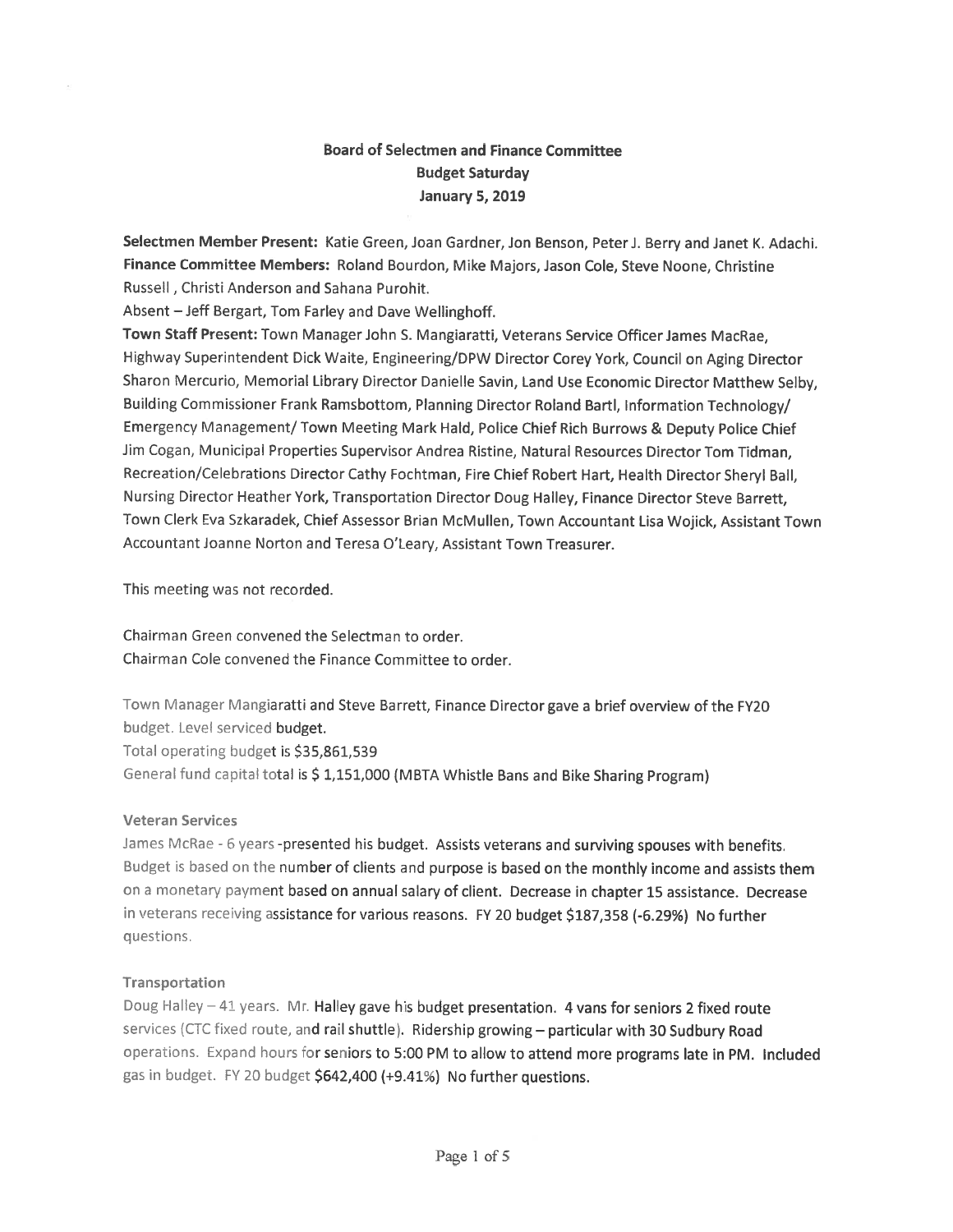#### **Council on Aging**

Sharon Mercurio - 8-year employee. Provides programs and service to 60 and older and service to caregivers. Increase of new participants by 27%, average of 43 activities per week. FY 20 budget \$355,068 (-0.95%)

#### DPW/Highway/Transfer Station/Recycling/Municipal Properties/Engineering

Corey York 25 years, Andrea Ristine 31 years, Dick Waite 41 years, Paul Campbell 9 years. Corey gave the overview of the Public Works proposed budget. FY 20 budget \$2,922,462 (-1.22%) Engineering - Paul Campbell - straight forward - pretty much all salaries. Printing and copying increased. Town Plotter is under GIS department. More capital for traffic studies. Sewer long term capital study and West Acton sewer expansion feasibility study. FY 20 budget \$197,591 (-1.09%)  $Highway$  – road survey is done and no road construction during winter – working with utility companies. Cost of road salt decreased.

Transfer Station - 36% reduction in trash and uptake in recycling. Looking for a structural study of the recycling center  $-$  aging building and roof.

Municipal Properties - Budgeted for painting the exterior of the WAL and walkway repairs for the PSF for FY20. Decrease in natural gas by 6.5%, 30% decrease in street lighting, and 9.5% decrease in electric. Proposed FY 20 budget \$1,743,660 (-1.57%) No further questions.

#### Nursing

Heather York - 15 years - highlighted the public health section and the home health care section. Public health included flu vaccinations, Impact Testing at the high school. FY 20 budget \$176,629 (-0.69%) Home Health Care highlight was the Home Health Care Elite recognition 2018, 23% increase in admissions. Budget has increased since moving to 30 Sudbury by offering more clinics in house, garden therapy programs, nutrition programs, also increase in foot traffic. FY 20 budget \$499,947 (+9.95%)

#### Land Use/Economic Development

Selby - 3 years - presented his department budget presentation. .13% increase overall. FY 20 budget \$1,822,416 Land Use Economic Development highlights include Manufacturing Collaborative, Manufacturing Day Celebration, and supporting Main Street Master Plan, and looking to request and increase in funds for professional development and to house it in the LUED budget. FY 20 budget \$292,480 (+6.07%)

Building/COD - Frank Ramsbottom 12 years - budget straight forward - everything is level serviced. FY 20 budget \$243,789 (+1.94%)

Planning/Board of Appeals - Roland Bartl 31 years, Kristen Guichard 7 years - highlights of Kelley's Corner initiative, Minuteman Bike Share program, completion of BFRT and ARRT, housing choice grant of \$165,000. Mr. Majors inquired when construction will begin for Kelley's Corner, Mr. Bartl commented that it is state financed for 2023, so beginning in late 2022. FY 20 budget \$275,255 (+0.70%) Health - Sheryl Ball 31 years presented her budget. Food, septic, \$12,000 in grants to address substance use, conducting health survey, new FDA food safety standards. FY 20 budget \$112,909 (-6.30%)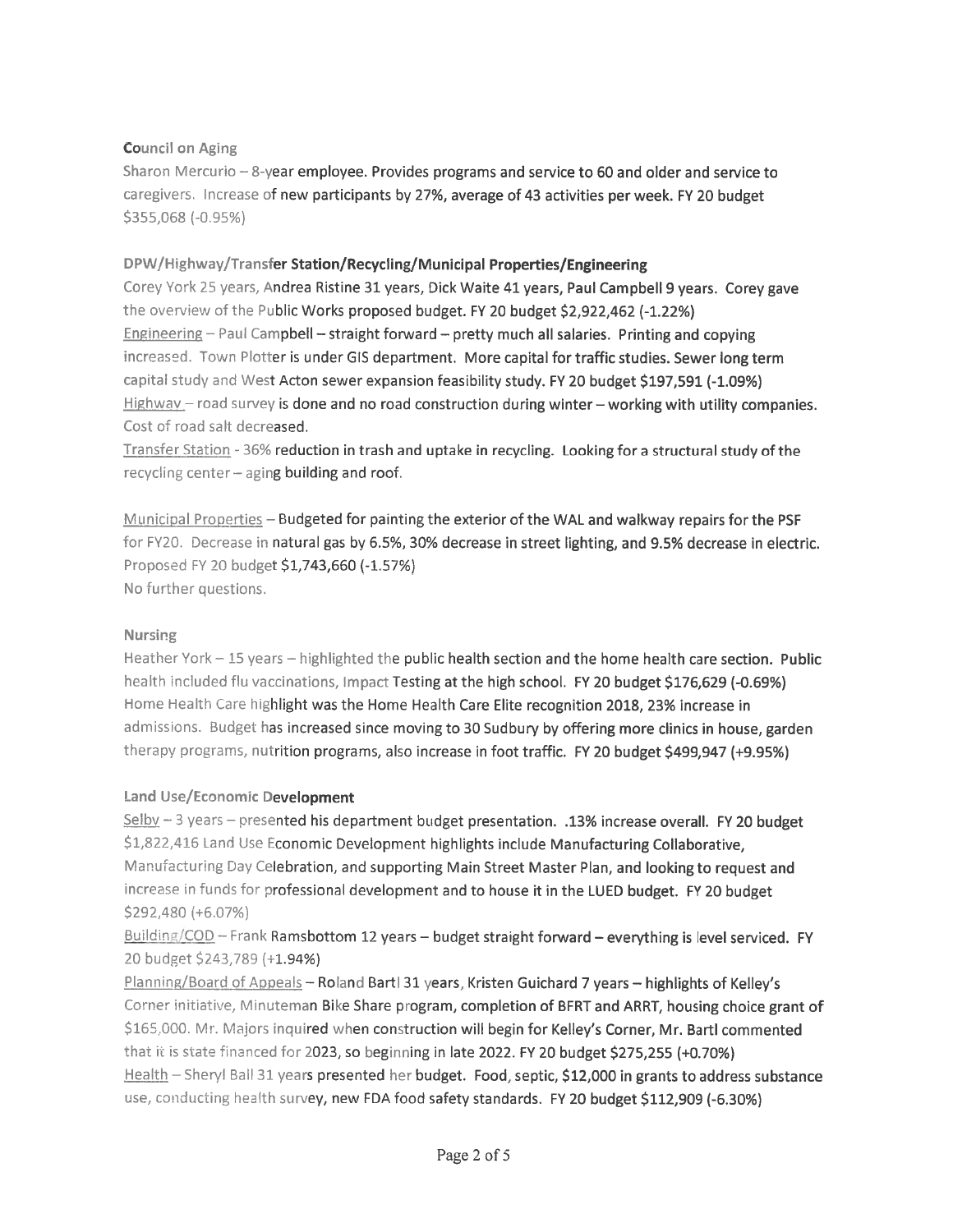Natural Resources - Tom Tidman 32 years presented his budget. Level funded budget. Mr. Bourdon inquired about the sports pavilion construction to be completed. Mr. Tidman mentioned that they are about \$100,000 short to complete the bathroom building and need another \$150,000 to complete the other building. FY 20 total budget \$889,093 (+1.48%)

Celebrations - Cathy Fochtman 13 years - level funded budget. FY 20 \$8,900 (0.0%)

#### **Human Resources**

Marianne Fleckner - Town employee for 11 years presented her budget. Highlighted the 12% increase in the Senior Work Program, workers paid \$14/hr up to 160 hours per year. FY 20 budget \$444,854  $(+1.25%)$ 

#### **Town Manager**

John S. Mangiaratti - 1/2 year - Salary budget consists of Town Manager and Assistant Town Manager, Executive Assistant, Principal Clerk, Community Service Coordinator, Transportation Director and a reception position at 30 Sudbury. Level service budget. Legal service level funded at \$425,000. FY 20 budget \$1,818,905 (+21.30)

#### Information Technology/Emergency Management

Information Technology - decrease of 2.8% in budget. Level funded service. FY 20 budget \$1,606,073 (- $2.80\%$ 

**Emergency Management - no change slight increase in stipends. Down from reflective of actuals last** year, shelter operations, radios, and purchasing of generators as a result of bad weather. Mr. Bourdon inquired about the structural condition of the Emergency Management building and if the lot next to it would be considered to purchase to increase parking for train station. Mr. Hald commented that it (building) will need some work, it houses antique fire apparatus and generators, upstairs is storage. FY 20 budget \$46,450 (-4.33%) No further questions

Town Meeting - electronic voting rentals and chair rentals for overflow rooms - increase in that line. Legal and printing of the warrant - have tried to consolidate the expenses. Routinely count on an annual and 1 special town meeting every year. Moderator payment moved from salary to contractual services. FY 20 budget \$36,800 (+37.23%)

#### Acton Memorial Library

Danielle Savin - Highlighted FY 19 services regarding materials circulated, number of hours open, number of programs offered to the public, and the number of visitors. Budget down due to new staff with lower salaries. Ms. Gardner questioned when WACL and AML would be merging, Ms. Savin commented that they were looking to merge in FY21. FY 20 budget \$1,407,901 (-0.6%)

#### Citizen's Library

Steve Barrett presented WACL - Jennifer Friedman is the only salaried staff member. Circulated 11,000 items in 2018. Very straight forward budget - nothing has changed. Ms. Anderson questioned about maintaining of exterior of building. Mr. Mangiaratti commented that the maintenance is in the municipal properties budget for FY20. FY 20 budget \$62,866 (+0.73%)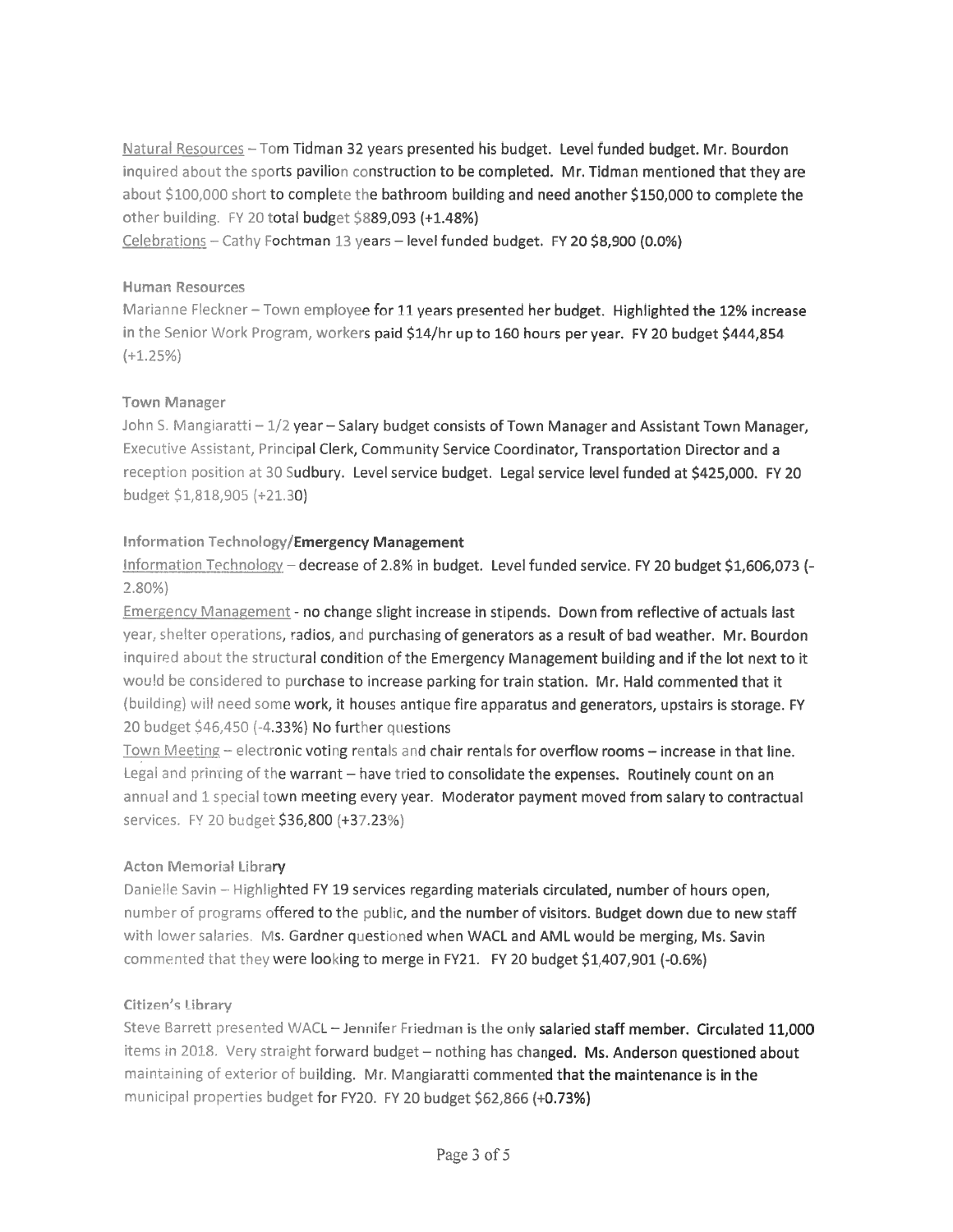### Fire

Robert Hart, Fire Chief - 31 years - level service budget, highlighted the 125<sup>th</sup> anniversary in October, capita! projects include an ALS monitor, power lift stretcher, and body armor for firefighters. Ran approximately 1800 calls, 35 FTE, Fire alarm budget for approximately 500 boxes, budget decreased due to software purchased to put pull box info directly to dispatch consoles, 1 million in revenue since ALS service initiated. FY 20 budget \$3,359,948 (+0.27%)

## Police/Dispatch/Animal Control Officer

Rich Burrows, Police Chief, Jim Cogan, Deputy Chief— level service budget. Dispatch FY <sup>20</sup> budget  $$610,297 (-2.11%)$ 

Police Budget - Fully staffed, 1 officer in academy, 2 officers out on injury, 1 officer currently deployed overseas, receiving 4 police interceptor vehicles in the spring, bicycle grants for Rail Trail patrol, dispatch now receives direct service locator information for cell <sup>p</sup>hones depending on carrier and <sup>p</sup>hone type. Slight increase in arrests from last fiscal year. ALICE Trainers on the force, work with schools. Overall thank you from FinCom members for excellent customer service/civil engagement with Acton residents. Mr. Majors suggested that they may want to consider an early warning system (for schools) in case of possible active shooter - detection of gunshot fired - detection system due to the increase in schoolbased violence situations. FY 20 budget \$4,713,959 (+1.6%)

Animal Control – level funded from last year. FY 20 budget \$23,000 (0.0%)

### Finance (Accounting, Town Clerk/Elections, Assessors, Collector, Finance Director)

Eva Szkaradek, Town Clerk - level service budget including administration, records, annual dog licensing and census. FY 20 budget \$167,169 (+0.07%) Elections budget increase due to early voting, level service budget. FY 20 budget \$97,700 (+7.60%)

Lisa Wojick, Comptroller - level service budget, provides financial support to all departments, facilitates audits. FY 20 budget \$334,834 (-3.03%)

Brian McMullen, Assistant Finance Director and Principal Assessor —27 years — Assessor budget level funded includes several FTE. Responsible for personal property accounts and commercial. Steve Barrett Finance Director - 3 FT staff members, postage, audit, banking, health insurance, property and liability employment insurance, and WR Grace Settlement. OPEB as well. Mr. Noone inquired why the town is still involved with Middlesex Retirement, Mr. Barrett has looked into it and would need a lot of infrastructure to run it internally at this time. FY 20 budget \$11,786,644 (+5.92%)

B0S: Ms. Adachi moved to adjourn, Ms. Gardner seconds, all ayes (5-0) Finance: Mr. Bourdon moved to adjourn, Mr. Noone seconds, all ayes (9-0)